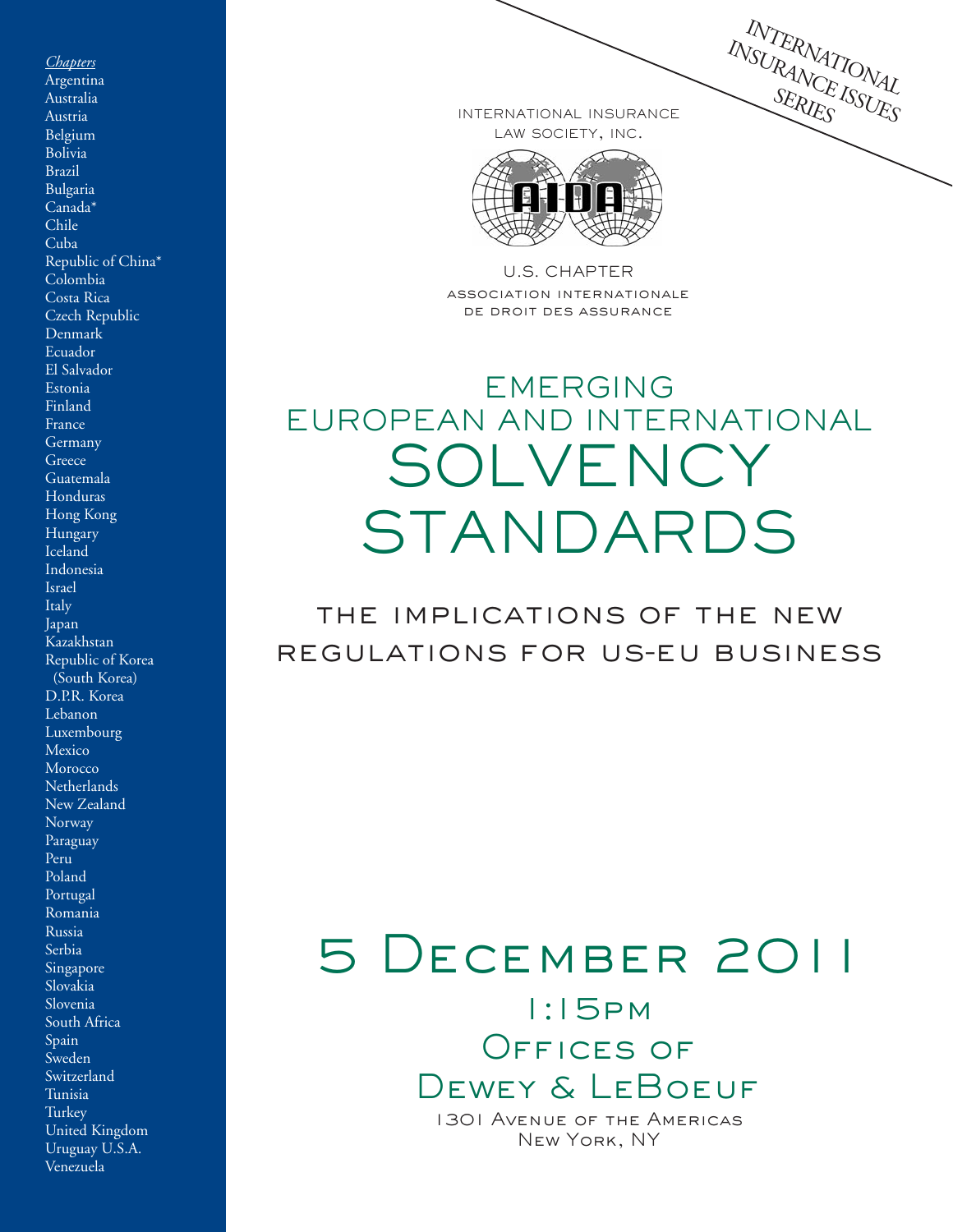

#### LADIES AND GENTLEMEN:

It is with great pleasure that we announce our US Chapter's upcoming seminar scheduled for the afternoon of December 5th, 2011 in Manhattan, organized by AIDA together with the leaders of WeiserMazars LLP, FTI Consulting and the U.S. based law firm, Dewey & Le Boeuf, LLP.

An overview offered by several important exponents of the new European solvency regulations and their implications for U.S. companies will be presented. This is among AIDA US seminars planned to address American insurers' and regulators' perspectives on this and other international developments.

We believe this is a strong first effort and encourage your support.

We look forward to your participation.

With kindest personal regards, we are,

Yours truly,

Dave Walsh

Dave Walsh *Chairman* AIDA US Chapter

Stéve Acunto *President* AIDA US Chapter *Member: AIDA World Presidential Council* 

#### ABOUT AIDA US

AIDA, the Association Internationale de Droit des Assurances, is a worldwide organization of insurance and reinsurance attorneys in private practice and in companies, regulators, academics and others who are engaged in the international and comparative aspects of insurance and reinsurance law. AIDA has over 50 National Chapters. The U.S. Chapter is the International Insurance Law Society, Inc.

The U.S. Chapter is dedicated to bringing together lawyers and executives from companies, law firms, brokers and related businesses, as well as academics, to share perspectives and develop opportunities in the insurance and reinsurance fields.

In the era of globalization, membership in AIDA US is essential for anyone engaged in international insurance and reinsurance law.

Further information about joining AIDA US can be obtained by contacting Steve Acunto, AIDA US Managing Director, at sa@cinn.com.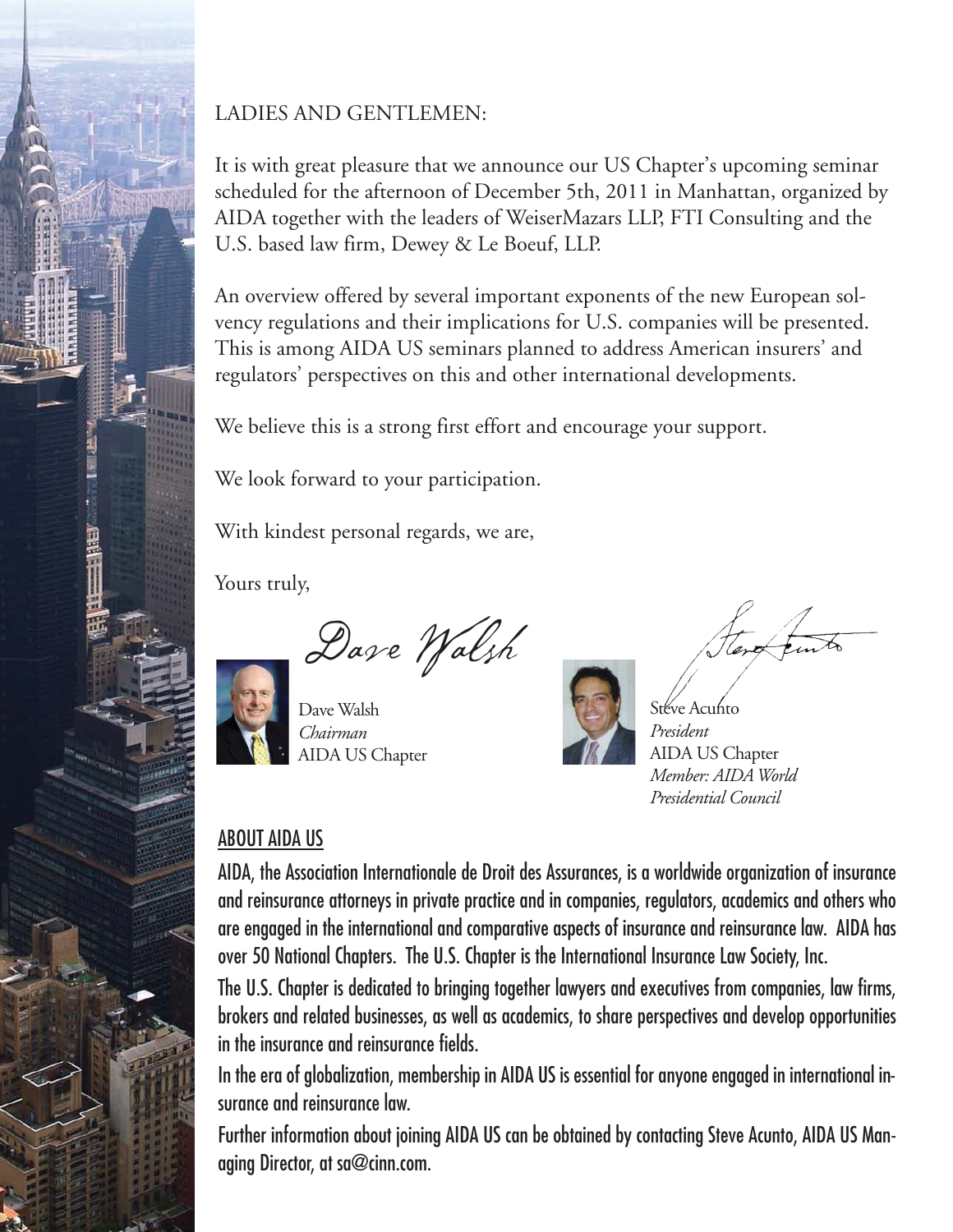### –**PROGRAMME**–

CALL TO ORDER

 $(1:15)$ **Steve Acunto** *President, AIDA US*

#### **GREETINGS**

**Guillaume Wadoux** *WeiserMazars LLP*

**John Nonna** *Dewey & Le Boeuf*

#### OPENING REMARKS **David Walsh**

*Chairman, AIDA US President, Amalgamated Life Insurance Company*

#### SOLVENCY II: RISK AND REWARD, THE PATH FORWARD



**Steve Summer** *Managing Director FTI Consulting*

#### PANEL I: THE NEW STANDARDS' IMPLICATIONS, PROBLEMS, OPPORTUNTIES (2:15-3:35)

*Moderator***:** 

**Jerry M. de St. Paer** *Executive Chairman, GNAIE* 

*Panelists:* 



**Joe Petrelli** *President Demotech*



**Omar Ripon** *Director Mazars, London*



**William C. Marcoux** *Partner Co-head Global Insurance Group Dewey & LeBoeuf*

**BREAK** (3:30)

#### PANEL II: DOING BUSINESS US/EU - AN UPDATE (3:45-5:0)

*Moderator:*  **Steve Acunto** *President, CINN Group, Inc.*

*Panelists:* 

**Mark Kociancic** *Senior VP, CEO and Treasurer SCOR RE*



**Alexandro Scherer** *Chief Executive Officer AXA Insurance Company*

COCKTAIL RECEPTION (5:00-6:30)